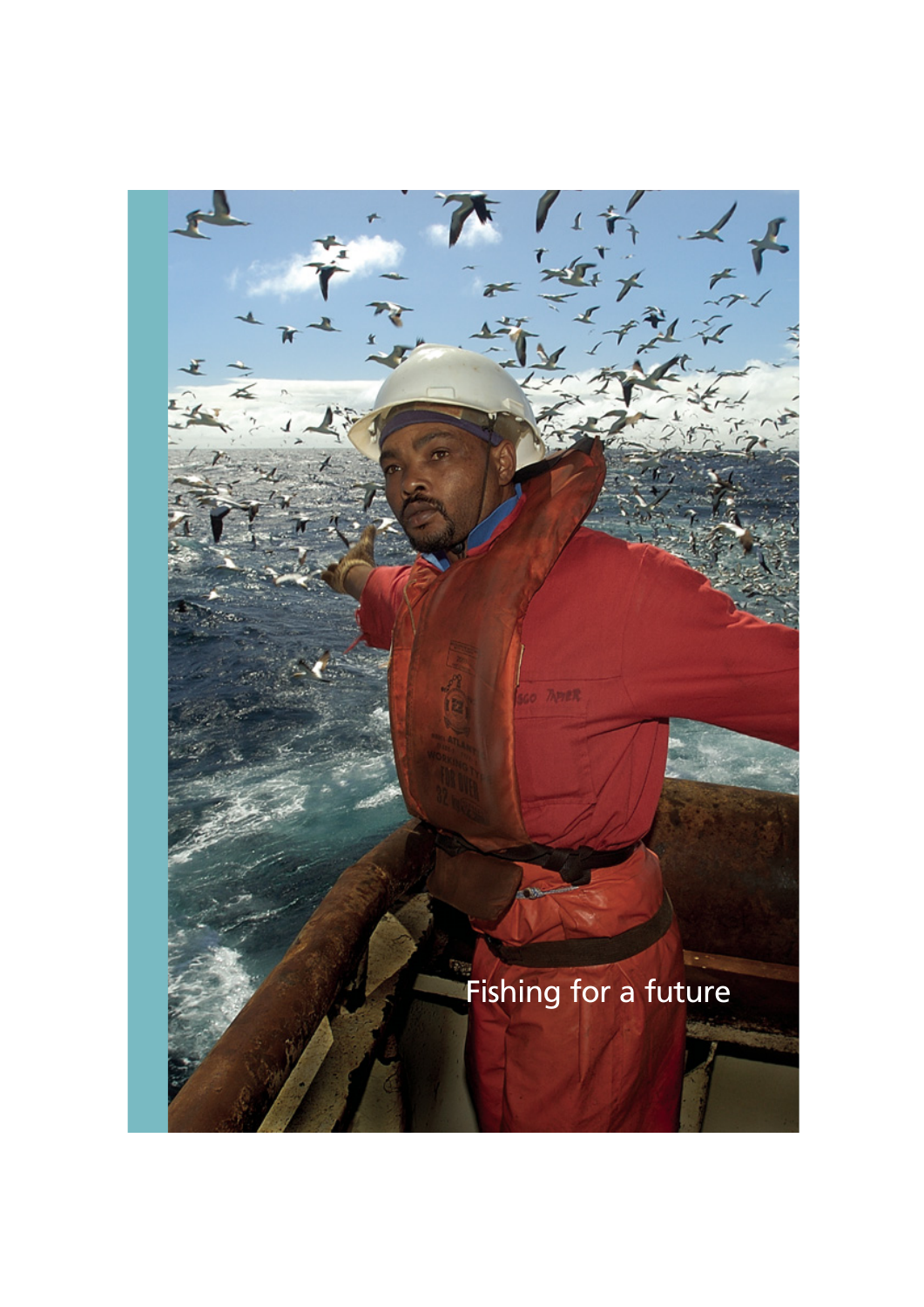

Harriet and Primo Humphreys with their daughter Lauren at home in Mamre, a fishing community near Cape Town. Primo is a quality assurance controller aboard the *Harvest Lindiwe,*<br>a hake trawler. The South African Cape Hake

## How certification protects fish stocks and sustains fishing communities

**P**rimo Humphreys has<br>
22 years. During that<br>
time he has come to know been a fisherman for time he has come to know and love the rich waters off the Cape coast of South Africa. Primo went to sea at the age of 17, following his fisherman father – and hopes to beat his record of 27 years in the trade.

Primo's wife, Harriet, and four daughters are dependent on his income. They live in Mamre, half way between Cape Town and the west coast port of Saldanha, home base of the *Harvest Lindiwe* – a hake trawler owned by Sea Harvest Corporation.

While Primo wouldn't want to swap life at sea for anything, he says jobs on land are scarce and it would be difficult to find other work. As well as Saldanha, fishing largely sustains the communities of

Mamre, Darling, Hopefield and Vredenburg – all within a 60km radius of the harbour. South African fisheries (based mainly in the Western Cape) support 27,850 jobs in fishing and processing. Of these, about 10,000 are involved with hake, according to official figures.

Primo says it is an industry that offers good career opportunities. Since he started working for Sea Harvest 18 years ago, he has done courses in food technology and was recently promoted to quality controller in the onboard factory. This is where several hundred tonnes of hake are filleted, frozen and packaged on every trip, ready for sale to companies, such as Unilever.

The *Harvest Lindiwe* is one of many ships owned by different companies that have

permission to trawl in the South African Cape Hake fishery. A fishery is a designated area controlled by the government in which companies are licensed to fish.

Primo and his fellow crew members are concerned about the sustainability of fishing stocks. "No fish, no income," they say. Currently the catches are good. They trawl between 300 and 700 metres below the surface to target hake, which characteristically inhabits these deep sea levels. The normal catch rate per trawl is about nine tonnes, preferably achieved within a period of two hours to prevent bruising and ensure best quality and freshness.

Primo explains that in winter they fish in the cold waters off the west coast and in summer off the east coast.

This is partly dictated by the weather, but it also gives the fish time to breed and grow.

"I think we fish in a good way. We use large-mesh nets so we don't catch the young fish and there's only a very small percentage of by-catch (unwanted species).

**"When companies buy fish, I think they should support standards on fish size and the equipment used so that stocks are protected"** 

"When companies buy fish, I think they should support standards on fish size and the equipment used so that stocks are protected," he says.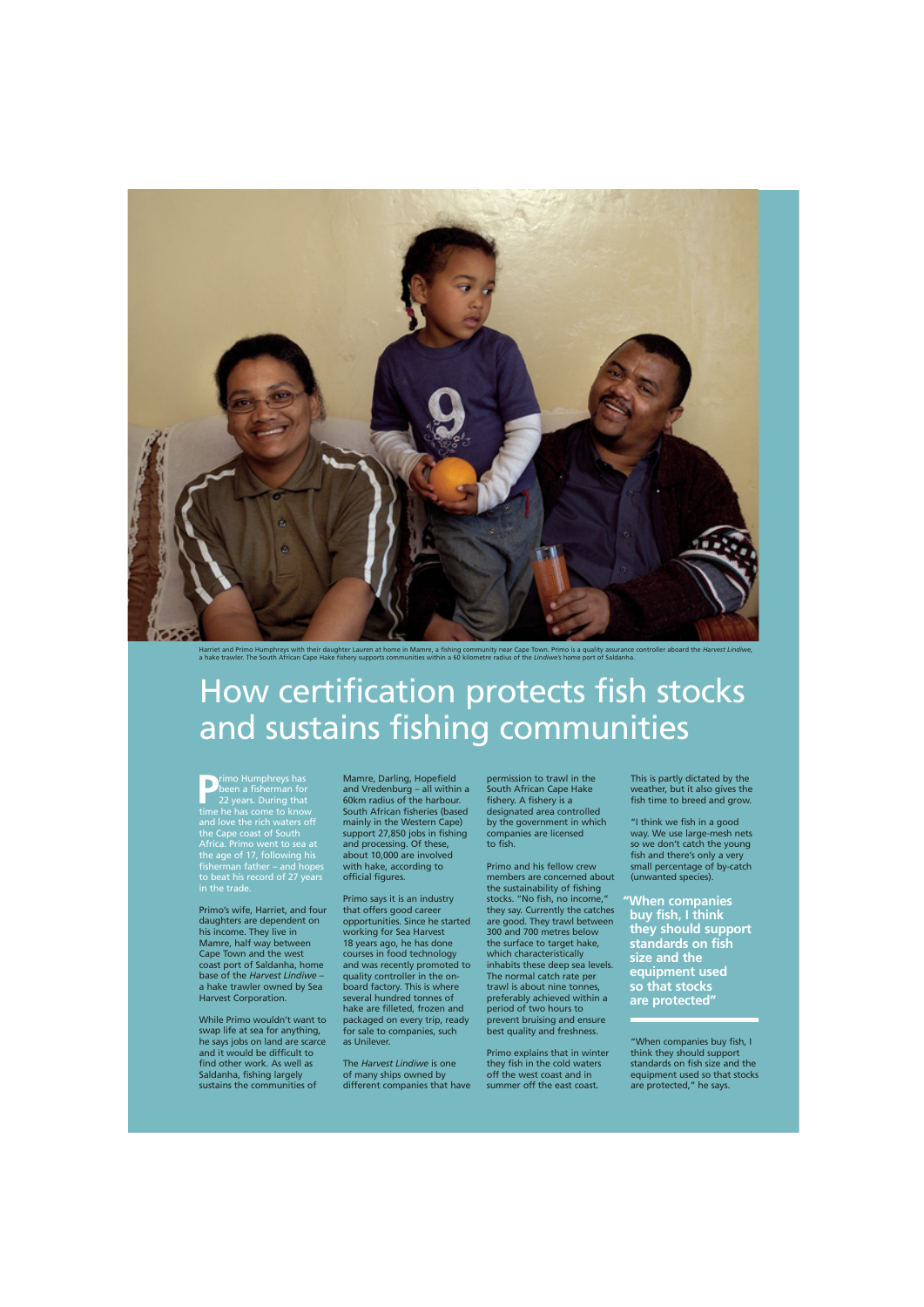**U**nbeknown to him, that<br>
was Unilever's intention<br>
in 1996 when it started<br>
discussions with conservation was Unilever's intention discussions with conservation group WWF on how to assure long-term sustainability of global fish stocks and the integrity of the marine ecosystem. As one of the world's largest whitefish buyers, Unilever recognised the need to take the initiative and work with others to make fishing more sustainable and, of course, to secure its fish supplies for the future.

The partnership with the WWF led to the formation of the Marine Stewardship Council (MSC). The organisation runs an independent certification programme. It has developed a Standard for sustainable fisheries and accredits independent certifiers, who assess fisheries against this Standard.



Unilever is one of the world's largest buyers of whitefish, used in its European frozen fish business. Fish is a valuable source of nutrition and the company's frozen fish brands – *Iglo*, *Birds Eye* and *Findus* (Italy) – help Unilever fulfil its mission to add vitality to life. The Marine Stewardship Council (MSC) label (bottom right) on fish products confirms that the fish have been caught in sustainably managed fisheries.

The principles and criteria that make up the Standard are based on the UN Food and Agriculture Organisation's Code of Conduct for Responsible Fisheries. They were agreed after extensive engagement with scientists, fisheries experts, environmental organisations and those with strong interests in preserving fish stocks. Fisheries that meet the Standard may use the MSC logo on their products. Companies such as Unilever who buy fish from certified suppliers may use the logo on their retail packs.

"Certification completes the link from fishermen to consumers, allowing us to include on-pack information – in the form of a well-



A large mesh size allows small fish to escape the trawl.

recognised, reputable logo – that allows consumers to demonstrate to suppliers that sustainable fishing counts," says Unilever chairman Antony Burgmans.

The South African Cape Hake fishery gained certification in April 2004. Denis Handley, Sea Harvest's customer services director, says the Cape Hake fishery was already well managed and only small adjustments had to be made to achieve certification.

It was not always so. In the 1970s, there was what Handley calls "an international freefor-all in our waters", yielding an annual harvest well in excess of 300,000 tonnes. This caused a sharp decline in hake stocks.

The South African government, with industry support, took action and set up a 200 nautical mile exclusive economic zone in which no one could fish without the relevant authorisation. It also insisted on a larger mesh size for nets. Since then the fishery has been controlled by means of allocating quotas to companies within a conservative Total Allowable Catch (TAC), limitations on the number of vessels and certain closed areas that are off limits.

Yearly quotas have remained stable, or increased, between 1977 and 2001 because stock levels have been healthy as a direct result of good fisheries management. Since 2002 the TAC has been reduced slightly (by 1.7%) in response to the latest scientific research and to ensure sustainability.

andley says it is in the interest of all the companies with hake fishing quotas to ensure that stocks are sustainable, to minimise by-catch and to ensure the environment is protected. "It makes good business sense."

## **Being certified means that additional markets open up worldwide**

Being certified means that additional markets open up worldwide. "We'll see the benefit in the long-term," he says.

At the fishery's request, the certification process began in August 2002 with a pre-assessment by Londonbased certifying agency Moody Marine. Its director, Dr Andrew Hough, confirms

that the Cape Hake fishery was well managed and did not have to do anything dramatically different to become eligible for certification.

"There were a number of areas in which the performance of the fishery was slightly below the required standard and these were identified as 'Conditions of Certification'. The fishery was allocated timescales to meet the conditions and is in the process of doing so," says Hough.

The fishery was awarded a certificate valid for five years. A "surveillance audit" is carried out every year to ensure that the conditions of certification are being met. The South African Deep Sea Trawl Industry Association monitors compliance with the Standard.

For Primo, *Harvest Lindiwe's*  guardian of quality – just as for the entire crew of 75 – sustainable fishing means so much more than the prized MSC label on their product. For them, their families and their communities, sustainability is their future.



South African hake *Merluccis capensis* 



**Global fisheries under threat**  Fish stocks worldwide are in serious decline: 48% are fully exploited, 16% overfished, and 9% depleted, according to the United Nations Food and Agriculture Organisation (FAO).